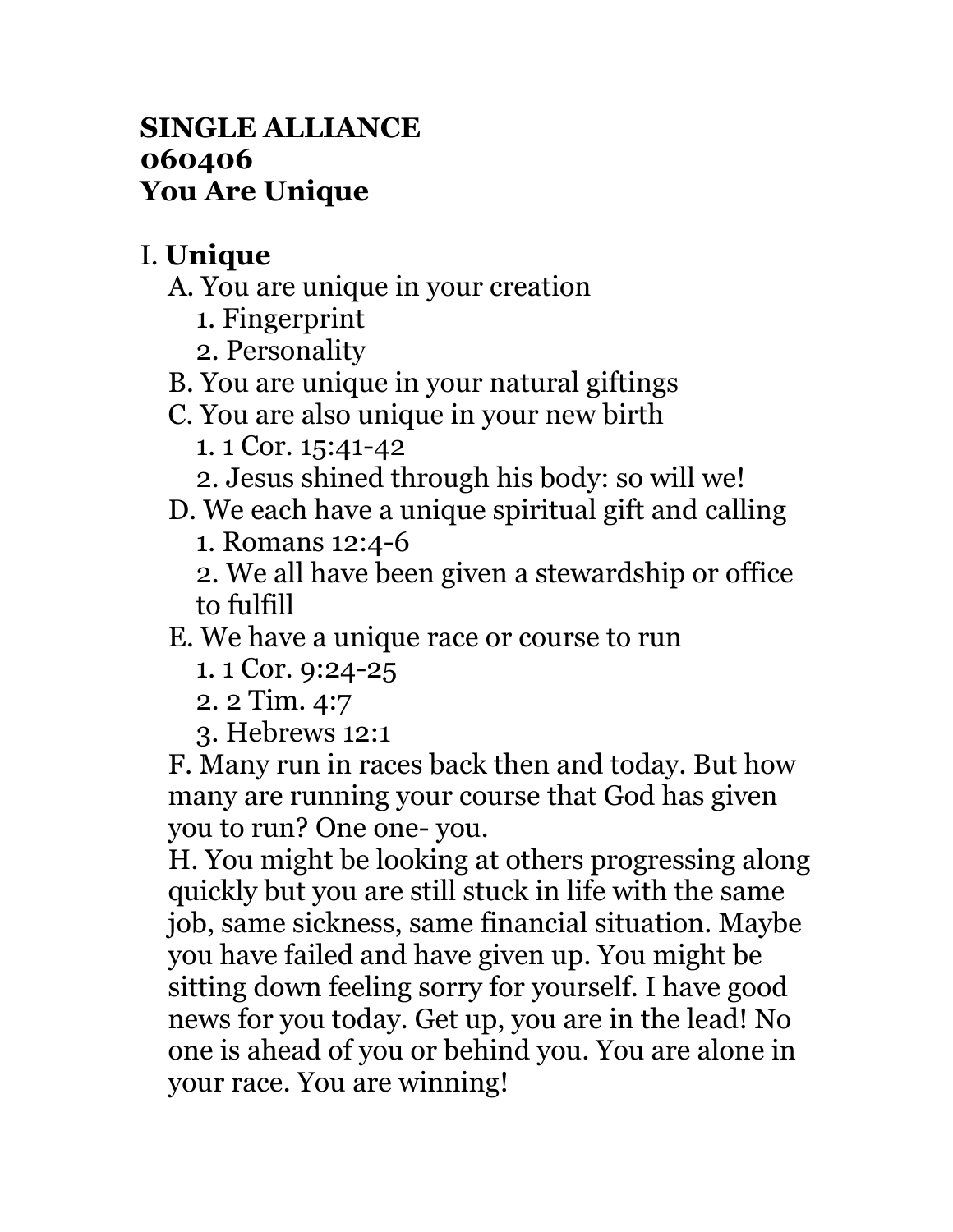I. How do you win your race if you are the only one running?

1. Ex. Olympic swim race with one swimmer. You win if you finish, no matter what the time 2. You win by getting up and finishing your course.

J. Many are trying to run someone else race or course. This makes life real hard because you only have grace to run your race.

K. Are you off your course? You cannot finish the course God has given you if you are off course.

L. How do you get back on course if you are off. 1 John 1:9. Get back into the race.

M. You are unique. Stop trying to compare yourself with others. That is like comparing apples and oranges.

N. Stop envying others. You are the best in the World or in the history of the world at being you. No one can do it like you! Value increases with rarity. Do not settle to be a cheap imitation! O. God has a unique calling on your life and others need you. Have you answered that call? Are you doing what God has uniquely gifted you to do in the church and your occupation?

P. Grace and favor will flow when you get into God's plan.

1. Paul getting in line with God when he turned to the Gentiles to preach instead of Jews.

2. You will not recieve grace unless you are on the course God has given you.